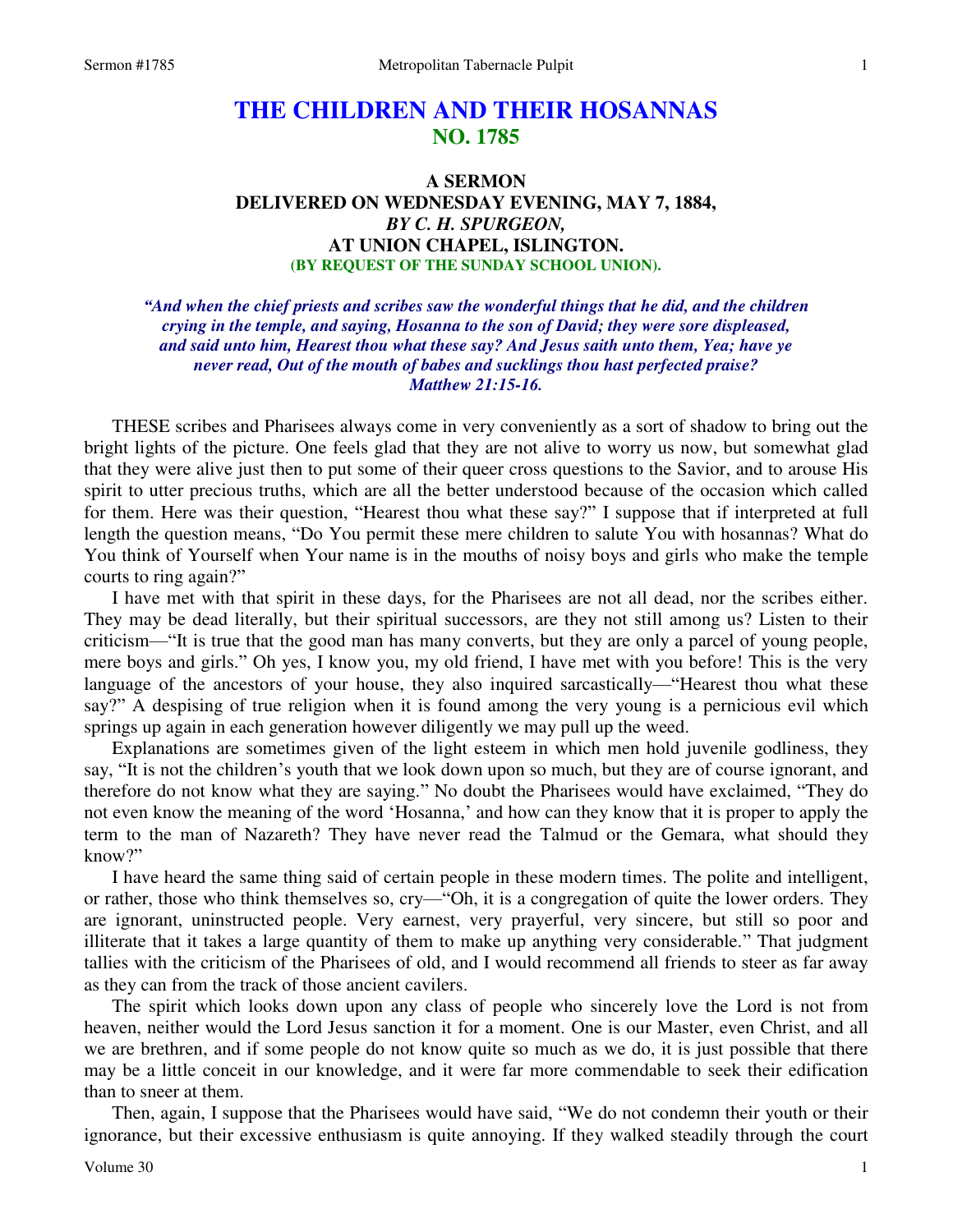and chanted 'Hosanna' in a subdued tone, one could bear it, but to shout at that rate is going too far. These children cry 'Hosanna' in the temple in quite a tumultuous fashion. Everything should be decorous and proper there." Yes, yes, I have heard the same thing often, but there is not much in it. We can be overdone with propriety. Some of us are hampered and hindered by it and in proportion as we get into that state we, of course, resent anything that looks like enthusiasm.

 No doubt, fanaticism is a bad thing, but it is the exaggeration of something which is good. When zeal grows to madness it is dangerous, but the stuff that it is made of, if it could be kept in order, might be just the one thing needful in many a church. Fire is a bad master. We all admit that. It is, however, an exceedingly good servant, and it would be a pity to quench all the fires that burn upon our hearths because perhaps they might produce a conflagration. Enthusiasm is of God, let us not repress it because we are fearful that it may grow into fanaticism. Is not the very suggestion suspicious? It is so like what the Pharisees would have done. We are pretty sure to be on the down track when we say, "Hearest thou what these say?"

 I remember what Zwingli said in time of battle, and I have sometimes felt inclined to say the same, though I have not said it. He cried, "In the name of the Holy Trinity, let all loose." When we get contracted and official, when red tape and decorum tie us hand and foot, I feel inclined to cut the bonds, and let men and women shout and sing as they have a mind to. Especially let the children in the fervor of their spirits have full liberty to cry "Hosanna" in the temple and anywhere else. I demand liberty for life, and double freedom for young life, which will not else be fresh, and bright, and beautiful.

 I have nothing more to do with that point just now. I was asked to speak on behalf of the Sunday School Union, and I must make my discourse suitable to the occasion. I remember hearing a sermon preached on a missionary Sunday which was about everything in the world except missions. I believe the brother thought that as the Missionary Society had the occasion, he needed not give it anything more, but might use the opportunity for discussing something else. Although I may seem to be somewhat confined in my run of thought, I cannot help it, I must keep the service sacred to its purpose. I have never learned the art of hitting two targets with the same shot. I must therefore keep to one theme and preach about the children, to those who are endeavoring to teach them the right way. It is upon the children that the brunt of this sarcastic question still falls, "Hearest thou what these say?"

 There are still among us those who hardly think that children can be truly converted. They put on their magnifying glasses when there is a child before the church, and they look hard for a flaw in its character! they put the child under a microscope and examine him much more particularly than they would a person of adult years. When the child is received into the church, it is with a kind of feeling that only the generous spirit of Christianity would enable us to be so wonderfully condescending, and so purely unselfish, for of course such young people cannot add much to the church, and it is by no means an occasion for killing the fatted calf, and beginning to eat and be merry. That spirit still lingers among us, I wish we could exterminate it!

 The Savior's answer to the Pharisees was splendid. Even in its opening words He smote them, "Have ye never read?" Why, they were always reading. They lived on the letter, and reckoned the reading of Scripture to be a very virtuous act. Reading and writing were the business of the scribes and Pharisees, and it hit them hard when the Savior said to them, "Have ye never read?" Might He not even hint that they did not read after all? They were readers or nothing, yet the Savior hints that they were not readers in the true sense.

"Have ye never read?" You have never reached the inner sense. You have not read so as to understand. Have you never read that wondrous passage in the Psalms, "Out of the mouth of babes and sucklings hast thou ordained strength"? It was well to carry the war into the enemy's country, and to charge them home in such a telling style, and they evidently felt it, for they gave Him no answer. Jesus, having silenced them, being satisfied that nothing could be done with them, left them and went to Bethany. They were barren ground given up to burning, it was useless to sow them with good seed.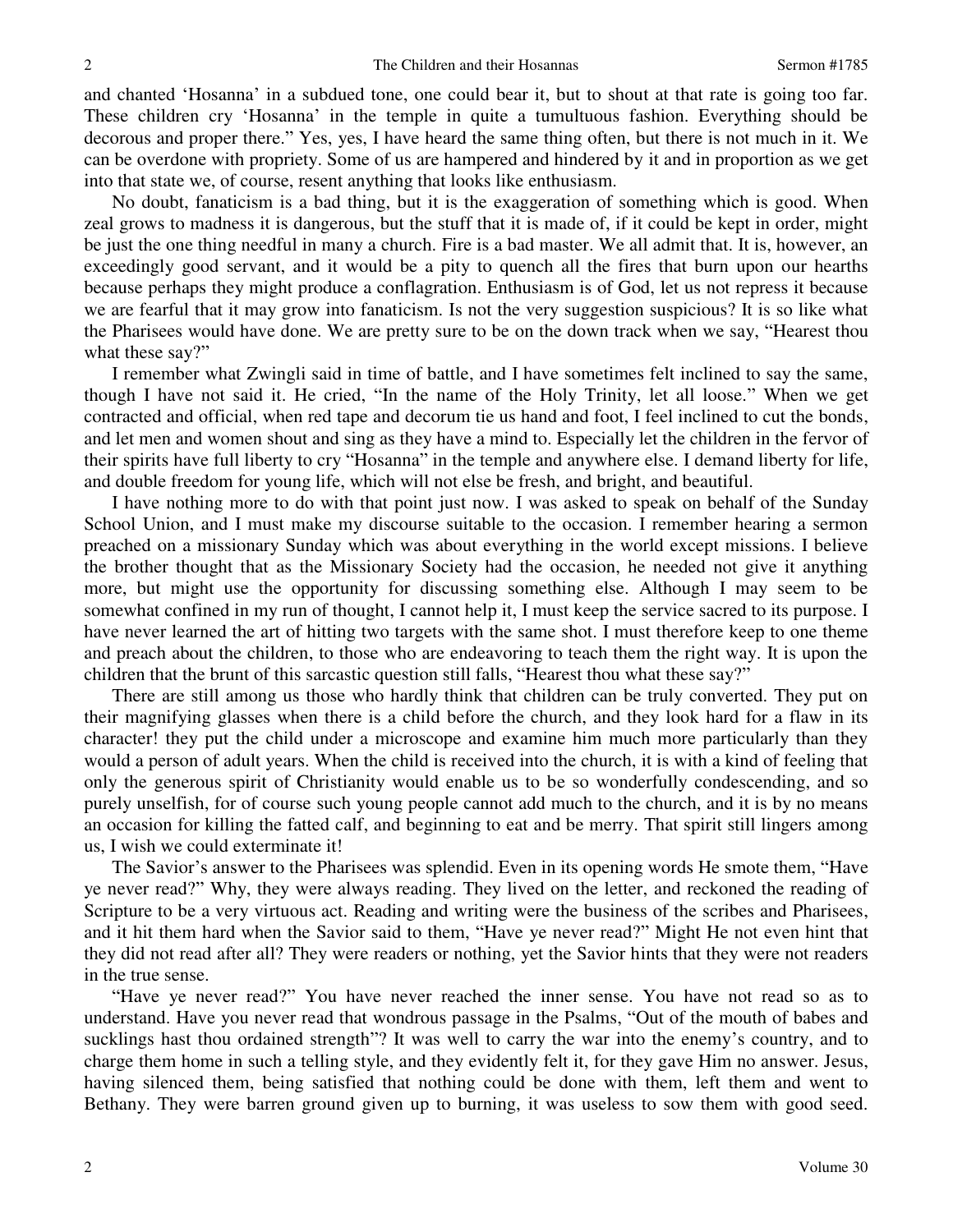retreat.

 That text which He quoted seemed to say to them—God is most glorified in weak things. If praise shall come out of the mouths of babes and sucklings, then God is greatly honored. If the heavens are telling of His glory, that is something, but if babes are doing it, that is somewhat more. There is more of power displayed in the Lord's raising up the weak things to confound the mighty than in His using the great things to set forth His majesty.

 It is very remarkable under the Old Testament dispensation what care the Lord always took of the poor and despised. There was an appointed gift for rich men, the offering was also arranged to suit persons of moderate position, but this was not all, the sacrifice was also accommodated to those of the humblest rank, so that the poorest woman might bring her pair of turtle doves or two young pigeons. I think four times in one chapter in Leviticus we read, "He shall bring an offering of what he can get." The Lord thus accepted the sacrifices of the poor, and we may rest assured that He accepts the offerings of the children. It is according to the spirit of our great Lord to dwell with the lowly and the humble, and to be pleased with the praises of the little ones. Others may despise them, but He never does, for He even enrolls them in His kingdom.

 And now to our work of dealing with this matter of questioning the blessedness of children's piety. May the Holy Spirit help me!

**I.** Our first head is this, CHILDREN ARE CAPABLE OF A VERY DEEP PIETY.

 Instead of saying, "Hearest thou what these say?" with a kind of contempt, we would cry with holy delight, "Lord, we know that You hear what the children say. If You do turn Your ear away from us by reason of our pollution, yet do You hear *their* simple cries and eager notes of praise, for they are true and hearty."

 I am sure that children are capable of that early grace with which true religion usually begins, namely, that of deep *repentance*. Have you never heard the sobs and cries of little ones when they have been convicted of sin? I have almost wondered when I have seen their pure lives, and yet have marked their solemn sense of guilt. Outward sin in its grosser forms was scarcely known to them even by name, and yet when they have felt the power of God's Holy Spirit boys that were usually gay and thoughtless have sobbed and wept as if they could not be comforted, when they felt the evil of their hearts. They have mentioned their little deeds of disobedience to their parents, or their acts of passion with their brothers, or some other fault, and they have cried greatly, as if their hearts would burst. Foolish persons have said, "Do not fret, my dear, I am sure you have never been a bad child," but the child has known better. The conscience aroused within him has revealed to him much more of sin than the unrenewed trifler could perceive, infinitely more than the child ever showed in his outward life.

 I cannot help remembering how the Lord dealt with me as a child. If ever any lad knew the guilt of sin, I did. I was tenderly cared for, and kept from all sorts of evil company, yet the great deeps within my nature were broken up, and rose in vast waves of sin and rebellion against God, and I was amazed at my own sinfulness. I have met with scores of persons, converted in riper years, who, I am sure, never felt a hundredth part of what I felt as a child when I was under the hand of God's Spirit. I experienced a thorough loathing of myself, because I had not lived to God and loved and served Him as He deserved. I speak upon this point what I do know, and testify what I have seen and felt in myself.

 Grief for sin and a holy dread of the consequences can be felt by children quite as well as by their seniors. In many children whom I have known, repentance has been true, thorough, deep, intelligent, and lasting; they have found their way to the foot of the cross, and seen the great sacrifice, and have wept all the more to think that they should have offended against the love which so freely forgives.

 As to faith, I am sure that no one who has seen converted children will ever doubt their capacity for *faith*. In the hand of God's Spirit, a child's capacity for faith is in some respects greater than that of a grown-up person, at any rate, the faith of children is usually far more simple than that of adults. They take the word of God as they find it, and they believe it to be the very truth. They read it fairly, and they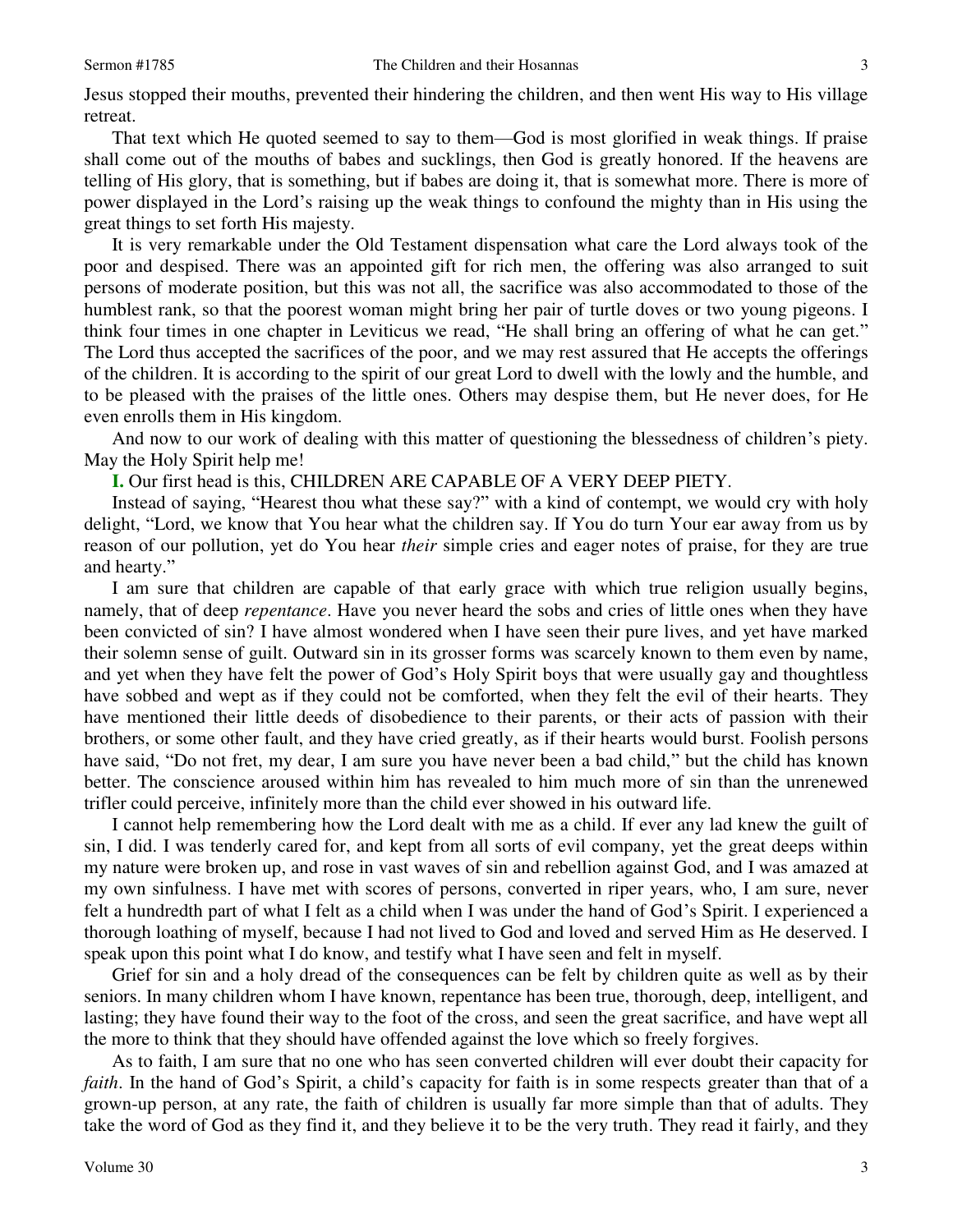do not put glosses thereon, or degrade it with interpretations gathered from the schools or from the current philosophies. God's Book means to them just what it says. No undertone of doubt mars the music of the promises, but they accept the word as it ought to be accepted—as the sure testimony of God's mouth. They believe, and have little unbelief to struggle with, they believe and are sure, and therefore, theirs is the kingdom of heaven.

 You must have noticed how vivid their faith is. The gospel is all fact to them, and they seem to see it before their eyes. They feel it and believe it, and in their childlike way they act upon it. They expect great things, and look for them in everyday life. They sometimes look for them in a shape in which they will never see them, but still that is much better than never to expect at all, and so to miss seeing the glory of God. Jesus is to children no mere character in history, He is with them, and their eye beholds Him. The Master's word is to them what He meant it to be, and they expect to realize it and to see it fulfilled in their own experience, hence some holy children are far in advance of us poor questioners, who are cracking the nut while the little ones have eaten the kernel.

 And how effective their faith is! Have you never known a child in whose holy life you have seen the reality of his faith? He was a child—God forbid that he should be otherwise—but he was a holy child. For a boy to put on the air and manners of a man is not sanctification, that is to spoil him, not to sanctify him. And for a girl to be other than a girl, and to assume the air and tone of her careful mother, would be very mischievous. God does not sanctify children into men, but He sanctifies children in their own childlike way.

 I have noticed especially the struggles of some children with whom it has been my great joy to converse. They have been to school, and they have met there with almost the same temptations which you encounter in business, on the market, or in the Stock Exchange, only the temptations have been adapted to their state, according to the subtlety of the evil one who knows how to fit his snares to the birds he would entrap. Converted children have a horror of wickedness. A bad word that they have heard has made them sob themselves to sleep. They have been disturbed by the look of sin, and some wicked thing that has been said about the divine Lord has cut them to the quick. They have not acted quite rightly, they have felt it, and they have not again been easy till they have mentioned it to mother or father, or perhaps to their teacher, and obtained a sense of forgiveness. The dear ones wanted to be clear with everybody, that they might not seem to be better than they were.

 Oh, the sweet simplicity of childhood! The dear child has said, "Jesus has forgiven me, I know. I stole away into a corner, and I told Him that I had done wrong, but that I did loved Him, and I believe that He has even now blotted out my sin. I hope that I shall not do wrong again. Pray for me that I may be kept right, and may be pure and good, like the holy child Jesus." Does anybody here despise such desires in a child? If so, my friend, as far as it is right to do so, and perhaps a little farther, I despise *you*. I cannot help it, for there seems to me something so beautiful in youthful faith that you might as well sneer at a lily for its purity as despise a child for his artlessness. Children may teach some of us how to believe in God.

 I am sure they may put us all to shame by their unfeigned confidence in the result of prayer. I have smiled at the story of the child who went to a prayer meeting, which was summoned that they might pray for rain, *and took her umbrella with her*. Ah, but that is the marrow of true prayer. We pray, but we do not take our umbrellas, yet it is the essence of faith to expect to be heard and to be prepared to be answered. Children often remind us that faith is not to be a show thing, a theme for pious talk, a source of gracious emotion, but a matter-of-fact force, operating upon the ordinary concerns of everyday life.

 I am sure that I am not wrong when I say that children are capable of repentance and of a very high degree of faith.

 As to *love,* my dear friends, is it not one of the matters in which children excel? When they learn to love our blessed Lord, they copy closely the love of Mary of Bethany, they sit at His feet and receive His words. They are not Marthas yet, nor cumbered with much serving. I had almost said, "God grant that they may never grow to be such, but having chosen the good part, may they keep to it, and still sit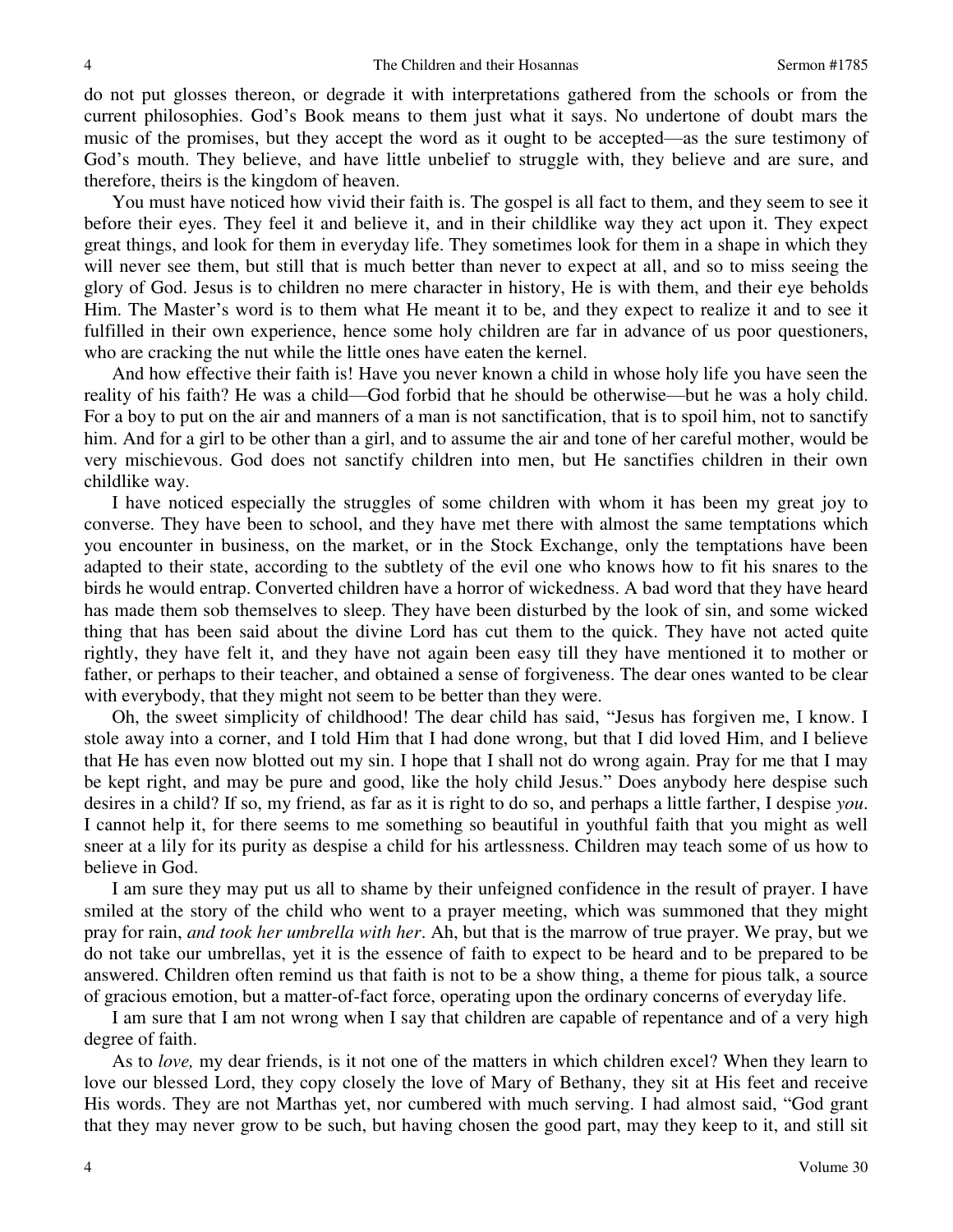and look up into that dear face which they realize in all its beauty far better than we do." They do love Jesus, and there is no room to question the fact! The Lord never said to a child, "Lovest thou me?" He did say it to Peter, and there was good reason for His doing so, but a child once becoming a disciple of Christ is sure to love with a pure heart fervently. Childhood is all heart.

 I have noticed in children other virtues besides these, when they have been brought to Christ. For instance, *courage*. We do not always look for that in children, yet they have shown it. This was seen conspicuously when the martyr Laurence was burned at Colchester. The Popish tormentors had so tortured him in prison that he had to be carried to the stake in a chair, and all the grown-up people were afraid that they might be burned too if they were seen to associate with him, but the little children had no such fears, and so they came round the man of God and cried, "Lord, strengthen thy servant! Lord, strengthen thy servant!" So they were his comforters while he confessed his Lord amid the flames.

 When one was burned in Smithfield, a boy was seen going home after the burning, and someone said, "Boy, why were you there?" He answered, "Sir, I went to learn the way." Those were brave days surely, when boys learned the way to witness for Jesus at the stake. Yet they were children, you know, and children like ours. The Brentwood martyr was a holy boy of whom one said to his mother, "Will you not urge him to forsake the faith?" She said, "I have had many children, but I never thought one so well bestowed as this dear boy, though he is to be burned to the death, seeing it is for the Lord Jesus." He cheered his older companion who stood back to back with him in the flames, and then he died unflinchingly.

 Children have taken their fair share all along in martyr days. Read the old stories of church history. When the good ship of the church ploughed her way through seas of blood, the children on board bravely endured their share of the tempest and the tossing. Grace made them heroes before nature had fully made them men.

 So, to come nearer to your own hearts, there is another grace which is akin to courage, but more often required by children now, and that is *patience*. Oh, the patience of pious children! I have known one lie for years upon his back, the most cheerful person in the house. He could never stir, by the order of the doctor he was forced to lie in one position, but never a murmur escaped his lips. You must have seen children behave splendidly when they have had to go to the hospital, or to undergo a painful operation. They have resigned themselves to the great Father, and they have trusted in Jesus in a way that must have made you blush, certainly, if you have been guilty of impatience yourself you must have felt reproved.

 Oh, dear friends, I plead for the children's piety with all my heart, for I am sure that they are capable of being *quick of understanding* in the fear of the Lord. They are not necessarily ignorant, nor even shallow. It has been my great privilege of late to admit to the church a large number of little children, and I have done so with unreserved confidence in their intelligent apprehension of the Gospel. I have talked with them, I hope with gentleness, but I have put questions to them concerning the deep things of God, and wherever the question has been vital there has been no hesitancy as to the answer.

 I had years ago a good brother in our number who at church meeting usually felt it necessary to ask a young child some testing question. I did not admire his habit, but I thought he would grow out of it, as indeed he did. He asked this question of a child—"Have you a good heart?" It was a little boy, and he at once replied, "Yes, sir." My friend looked at me as much as to say, "There, you see the child's ignorance!" I knew better and therefore said to the boy, "What do you mean when you say that you have a good heart?" "Sir," he said, "the Lord Jesus Christ gave me a new heart when I believed in Him, and I am sure that it is a good one." My venerable friend who put the question was greatly delighted, but completely shut up, he asked no more questions of children for a very considerable time. If he had done so, I might have had more good illustrations to give you.

 It is not true that godly children come into the church believing something or other, not knowing what, for I have marked a maturity of understanding in some children that, I am sure, I have not always seen in persons of riper years. God instructs the babes, He teaches the young men wisdom, He gives the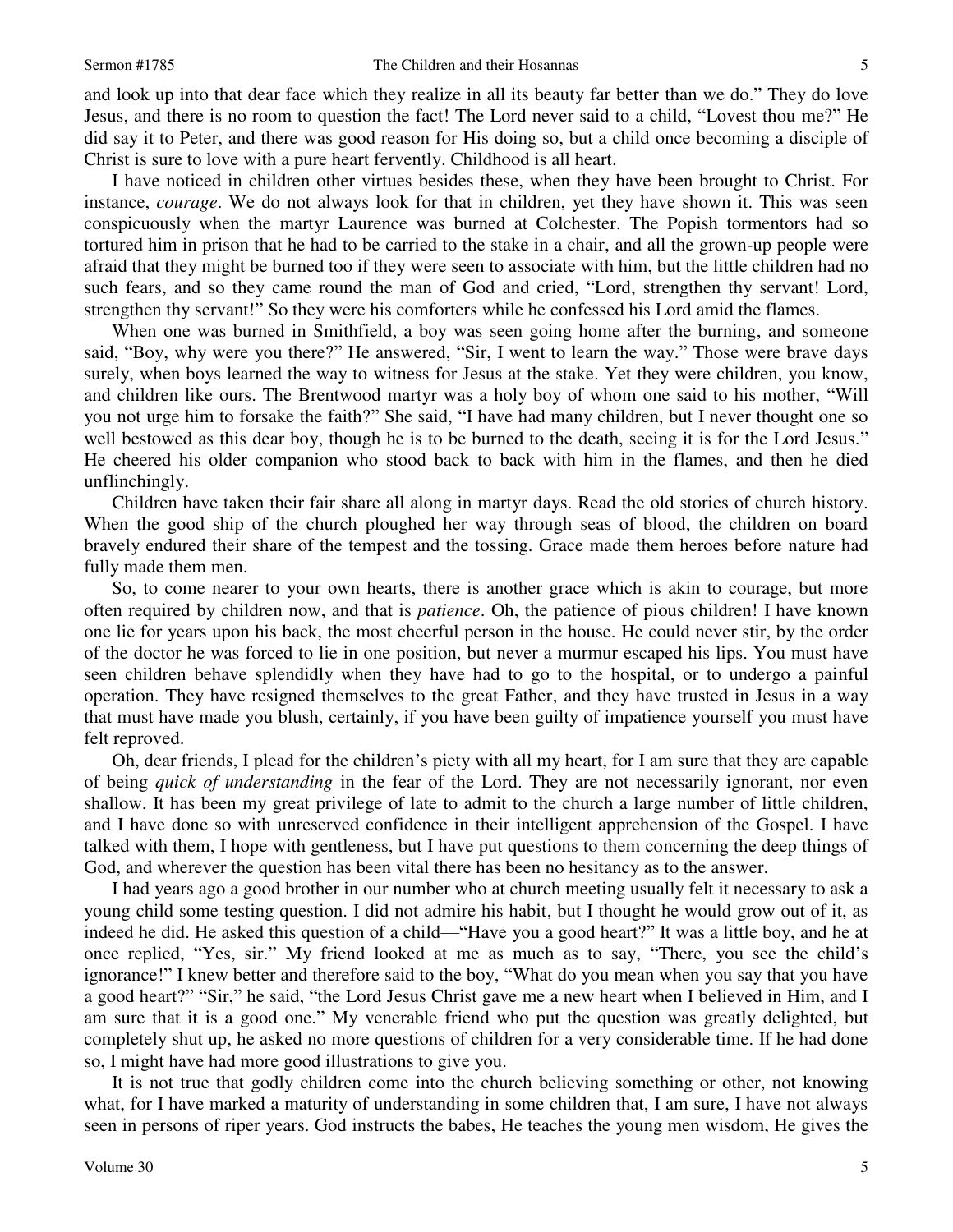youths knowledge and discretion. Age is wise, undoubtedly, but not always, youth is foolish, but yet the Lord grants a considerable share of wisdom to young Samuels and youthful Davids.

 Frequently, also, what they know is truer wisdom than that of their elders. I read some time ago that the Jews permit children to read the Scriptures when they are five years old, but they may not read a word of the Talmud till they are fifteen. God help me to keep on reading the Scriptures, and never get to the Talmud at all. Alas, many professors are so old that it is all Talmud with them, the Bible is buried under a heap of novel theories. With the children there is no Talmud and much Bible. They just keep to the simple word, and what they know is worth the knowing; whereas much of what others of us know never was worth the knowing, and it would be a great blessing if we could forget it altogether. Children can be quick of understanding in the fear of God.

 If you inquire for anything else, "Can children know *joy in the Lord?"* Oh can they not? Would God we had their joy and their delight in divine things. Have you ever seen them on the brink of death, when they have been within hail of heaven? when the golden gate has been in sight? What words they have uttered, priceless as rare gems! A half-a-dozen words from a dying child have been worth a Bodleian for the weight of meaning that has been concentrated therein. If their heavenly Father can bless them in dying, He can bless them in living with joy unutterable, and so indeed He does.

 One thing strikes me very strongly about children—that, when men grow old and ripen for heaven, they usually enter upon a child-like career before they die. Their mature tastes and purified hearts bring them into a childhood which is not childish but child-like. Where childhood begins ripe manhood ends. The last words that were said by old Dr. Nott were—

## *"And now I lay me down to sleep, I pray the Lord my soul to keep."*

A child's verse that his mother taught him served him for a watchword at the gates of death. It is very pleasing to read of our late dear friend Dr. Guthrie, that, just before his departure, he said, "Sing me one of the bairns' hymns." Oh, yes, when we become old we grow like children again, we want the children's hymn and the bairns' faith. The child is in some respects our model and example. "Except ye be converted, and become as little children, ye shall not enter into the kingdom of heaven." "Suffer the little children to come unto me, and forbid them not: for of such is the kingdom of God." What need of more argument as to the excellence of child religion?

**II.** But now, secondly, as children are capable of deep piety, so CHILDREN ARE CAPABLE IN THE HANDS OF GOD OF RENDERING GOOD SERVICE.

 Some children have been chosen for very special service, not many, but some. It would prove the capacity of a child if there were but one Samuel. He ministered before the Lord, and thus was a child priest. He spoke the word of the Lord to Eli, having received it in a vision of the night, and thus was a child prophet. He was a messenger of God when Eli's sons were men of Belial.

 Little children can, and often do, convey healing messages to those about them. The little maid that waited upon Naaman's wife did good service to the Syrian hero when she said, "Would God my lord were with the prophet that is in Samaria! for he would recover him of his leprosy."

 Little children I have no doubt, often guide blind souls into the light, and even great believers have been indebted to children. Can we ever forget Samson, that brawny, strong-sinewed man, who became blind as the result of his own folly? He could not serve his God without the help of a boy, and therefore, he said to the lad that held him by the hand, "Suffer me that I may feel the pillars whereupon the house standeth, that I may lean upon them," and the boy led the blind hero to the place where, bowing himself with all his might, he avenged his blindness upon the Philistines.

 How often strong men have been guided to great actions by a child! Most of you can remember times when to you, also, it was true, "A little child shall lead them." You had not thought of it, had not the boy suggested it to you. You could not have done it aforetime, but somehow the words he said, as he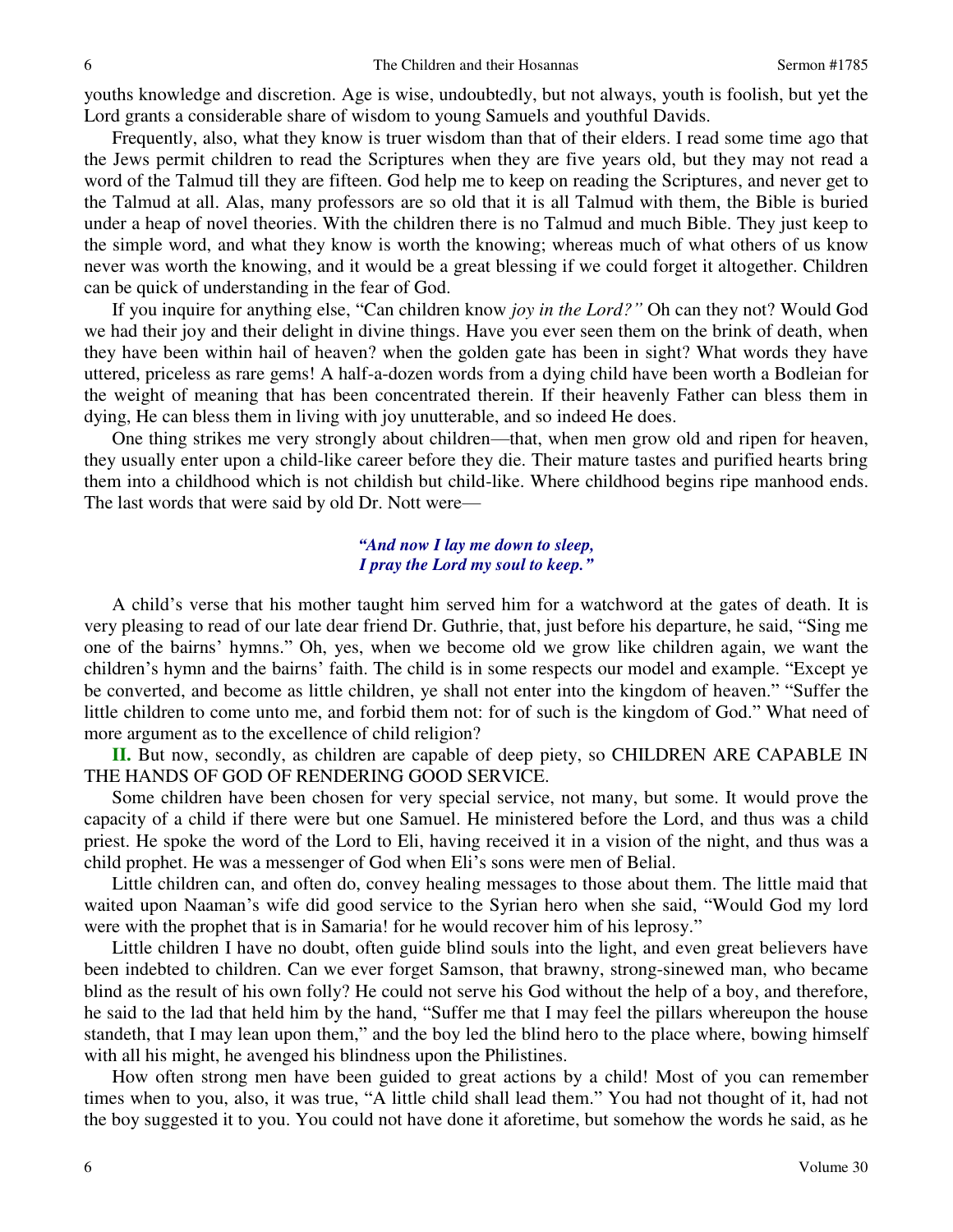looked up archly into your face, quickened you to energy. A Christian man had never set up family prayer, but his little boy went to visit an uncle, and when he came back he said, "Father, why do you not do as uncle Isaac does?" "What is that, child?" "Why, he reads a chapter every morning and every evening, and prays with His family." Father attended to family worship after that. The child's remark was a great help.

 You may have beheld a scene like that which comes up to my memory—At a temperance meeting a drunk came in with a little boy whom he greatly loved, and both of them listened to the speeches. The little boy, turning round, said, "Father, do not drink any more. Come up to the platform and let us both sign the pledge." "That I will, child." Putting the boy on his shoulders, he forced his way through the crowd, and they both signed, and put on the blue. He was true all his life to it—nay, he became a servant of the Lord Jesus Christ after being saved from his drunkenness. Oh, little children, you have done much, and you will do more. We cannot, therefore, thrust you away, and say to our Master, "Hearest thou what these say?" God forbid that we should.

 Little children serve the Lord wondrously by their *prayers*. There are no prayer meetings to my mind more touching, or more likely to prevail, than the prayer meetings of little children when they get together and cry unto the Lord. Melancthon thought so, for he said to Luther, when he found him down in the dumps, "Courage, brother, the children are praying for us, and God will hear them." Mr. Whitefield mentions in his diary the great encouragement that he received at Moorfields from the children. He says that he was pelted with mud and stones, but he was greatly comforted, for a company of little children always sat around the platform and passed him up the requests for prayer. When mud and stones fell fast about them they never stirred, but still kept looking up to the man of God, and offering their prayers that God might help him.

 The Lord God will hear children, He hears young ravens when they cry, will He not much more hear the young of the human race? That perfect praise which He brings out of their mouths He must accept, for He has Himself put it there. He will accept their childish pleading, blessings must descend when children pray.

 The children of London, I do verily believe, are the best city missionaries that we have, and the best evangelists that we shall ever find. They come to our schools, and everything is happy and holy there, but they often go home to houses from which they have been sent to get rid of them, and for no better reason, but when they go home what do they do? If you were to turn into a singing pilgrim, and visit certain homes with the wish to sing gracious hymns, the door would be shut in your face. But little Tommy will sing at home, and Father will say, "Come and sing me one of your little pieces," for in his opinion Tommy's voice is much sweeter than yours.

 And little Ruth, when she goes home, tells her father what her teacher said. Father does not care for parsons, and he does not believe in religion, but then, you see, he is very fond of Ruth, and Ruth prattles so prettily that he loves to listen to her, and even tells his mates what she says. Even her breakings down and her lispings are pretty to him, his heart must be impressed now that Ruth sings to him. In many hundreds of cases it has been so.

 When children are converted, they do more than sing and tell what they have heard. I heard of a little child whose father was wont to curse and swear, and when he had indulged in a fit of horrible language, she went behind the door in terror. Her father fiercely demanded, "What are you doing there? Come out." When she came out her eyes were red with weeping. "What are you crying for, child? What are you crying for?" "Because, dear father, I could not bear to hear you swear!" "Well, child, you never shall hear me swear again. Mother, I think that child goes to a good school. What school is it? I must go and hear the minister." How many cords of love God is binding about hearts by means of the children from our Sabbath schools!

 If you ever become weary in teaching, because you think you are not doing much, recollect that you do not know how much you are doing. You are teaching the children, but you are also teaching the fathers and the mothers, and through them the word is entering where none of us can go. God will bless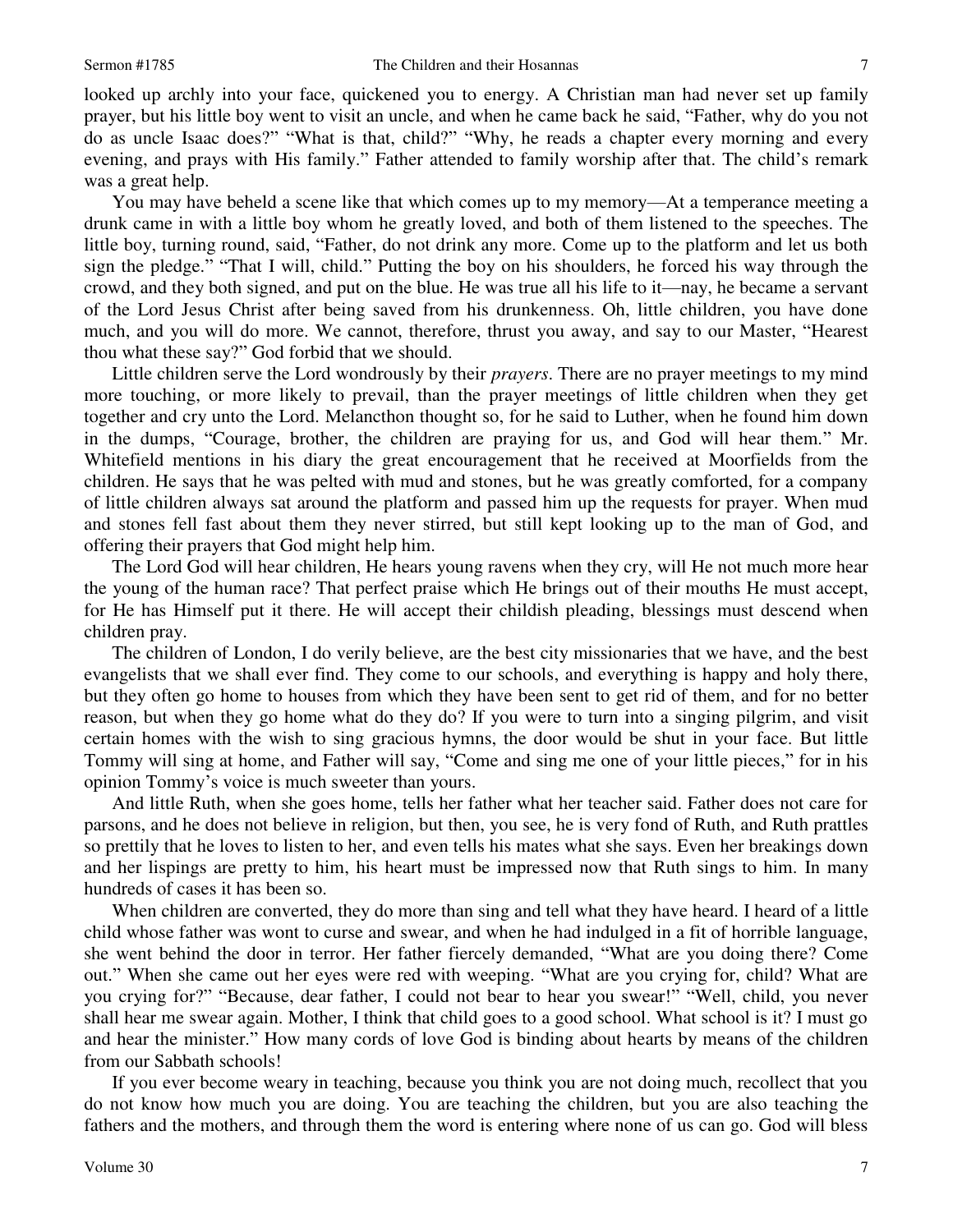the word which the children carry home. They are capable of great service, even as children. Therefore do not pray that they may be converted when they grow up, but pray that they may be converted while they are children. Pray that while they are yet little ones they may be spiritually girded with a linen ephod, and may spend their earliest days in the house of the Lord.

**III.** Lastly, lest I weary you, the third head shall be this, CHILDREN'S PIETY AND SERVICE ARE PECULIARLY GLORIFYING TO GOD.

 It glorifies God's *condescension* when He takes a little child and instructs it in His fear, and manifests Himself to it as He does not unto the world. I have heard some speak of condescending to children. Oh, brothers! we go up when we talk to children. It is almost condescension on the little children's part to consort with such poor creatures as we are. But for *God* to stoop to children is indeed wonderful. His great condescension is seen in the nursery and the infant class.

 So, too, I think is His *sovereignty—*that while He permits the wise of this world to be foolish in their wisdom, and not many great men after the flesh, not many mighty are called, He has chosen the weak things of this world. I feel deep sympathy with our blessed Lord tonight, while I say, "I thank thee, O Father, Lord of heaven and earth, because thou hast hid these things from the wise and prudent, and have revealed them unto babes. Even so, Father: for so it seemed good in thy sight." He passes the towers of haughty princes, and He comes down to accept a babe kneeling at its mother's knee, and there works a miracle of grace. He will have mercy on whom He will have mercy, and He wills to give that mercy to children. Condescending sovereignty takes a child from its little cot and leads it to the eternal throne.

 And oh, what *power* is manifested in the conversion of a child! Perhaps that did not strike you. I will tell you how it may strike you. If you have any doubt about it, will you kindly try to convert a child yourself? There are teachers here, perhaps, who have performed the experiment. You have found yourselves baffled at every point. You find the little sinner as hard to subdue as the greatest rebel on earth. You find the same unbelief in its little heart as in your own, though it takes its own peculiar form. There, too, you see the same waywardness, the same fickleness, after their own form and fashion. You find the same hardness of heart, the same forgetfulness, the same carelessness, the same indifference in a child as in those who are grown up.

 For a child to become a saint is a mighty instance of divine power, as you will say after you have once tried to make your child into a saint by your own endeavors. The wisest and most tender efforts, apart from divine grace, must end in utter failure, and therefore when God works the miracle let His name be praised.

 By the conversion of little children the Lord gets to Himself much glory, because they so admirably rebuke His enemies. Do I address any man who has not yet given his heart to God? You will be rebuked, I am sure, if you find that your children have done so. I know fathers now whose children, though they are but little, pray for them every day, saying, "God save dear father." I know mothers who gather their little children about them, and they pray together for father, perhaps father is very kind, but yet not a Christian, or else father is cruel when he is intoxicated, and they are all afraid when he enters the house in such a state. Oh, how they pray for Father that he may come home sober! The prayers of the mothers and the children are bringing the fathers and the husbands to Christ, for who can see what some of us have seen in children and not feel ashamed of living so long in opposition to the Redeemer's love?

Ay and I may add, I think, that children sometimes rebuke God's own people, and so glorify God. Some of God's people here tonight have never made a confession of their faith. What would you think if I introduced six children to you whom I saw one after another last week, and who all came forward with eagerness to say, "We have been washed in the blood of Jesus, and we want to join His church." I said, "Come along, my children, I am glad to see you." When I talked with them, and heard what God had done for them, I had great confidence in proposing them to the church. I have not found young converts turn back. I usually find that these young ones who are introduced early to the church hold on, and become our best members.